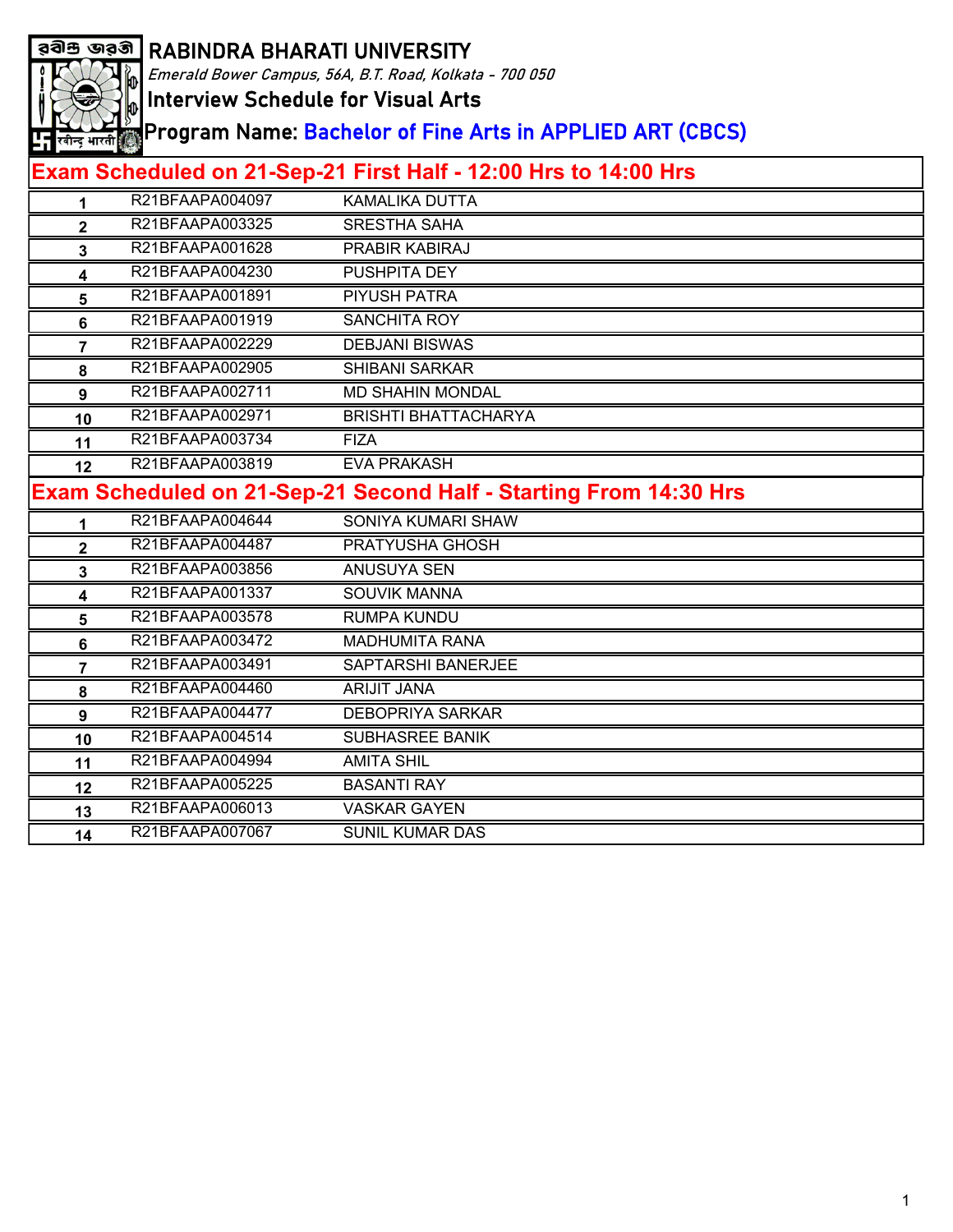

Emerald Bower Campus, 56A, B.T. Road, Kolkata - 700 050

Interview Schedule for Visual Arts

Program Name: Bachelor of Fine Arts in GRAPHICS - PRINTMAKING (CBCS)

|              | R21BFAGPM006119 | <b>SUMAM BISWAS</b>                                                      |
|--------------|-----------------|--------------------------------------------------------------------------|
| 2            | R21BFAGPM002218 | <b>SATHI DAS</b>                                                         |
| 3            | R21BFAGPM002918 | <b>SUJAN SAHA</b>                                                        |
| 4            | R21BFAGPM003562 | <b>SUBHRA DAS</b>                                                        |
| 5            | R21BFAGPM003836 | PRIYA RANI BHOWMIK                                                       |
| 6            | R21BFAGPM004133 | <b>SUCHISMITA SAHA</b>                                                   |
| 7            | R21BFAGPM004331 | ROHAN PODDAR                                                             |
| 8            | R21BFAGPM000538 | <b>SREEKONA BANIK</b>                                                    |
| 9            | R21BFAGPM002250 | TITHI DEV                                                                |
| 10           | R21BFAGPM001728 | <b>SHRIJIT NANDY</b>                                                     |
| 11           | R21BFAGPM004279 | NIVEDITA MONDAL                                                          |
| 12           | R21BFAGPM004985 | <b>SOMASREE RUIDAS</b>                                                   |
|              |                 | <b>Exam Scheduled on 21-Sep-21 Second Half - Starting From 14:30 Hrs</b> |
|              | R21BFAGPM005261 | <b>SUPRIYA SARKAR</b>                                                    |
| $\mathbf{2}$ | R21BFAGPM005435 | <b>SUMAN KARMAKAR</b>                                                    |
| 3            | R21BFAGPM006067 | <b>SRIJANI DUTTA</b>                                                     |
| 4            | R21BFAGPM005743 | CHITRANGSHU MANNA                                                        |
| 5            | R21BFAGPM006286 | <b>MONALISA KOLEY</b>                                                    |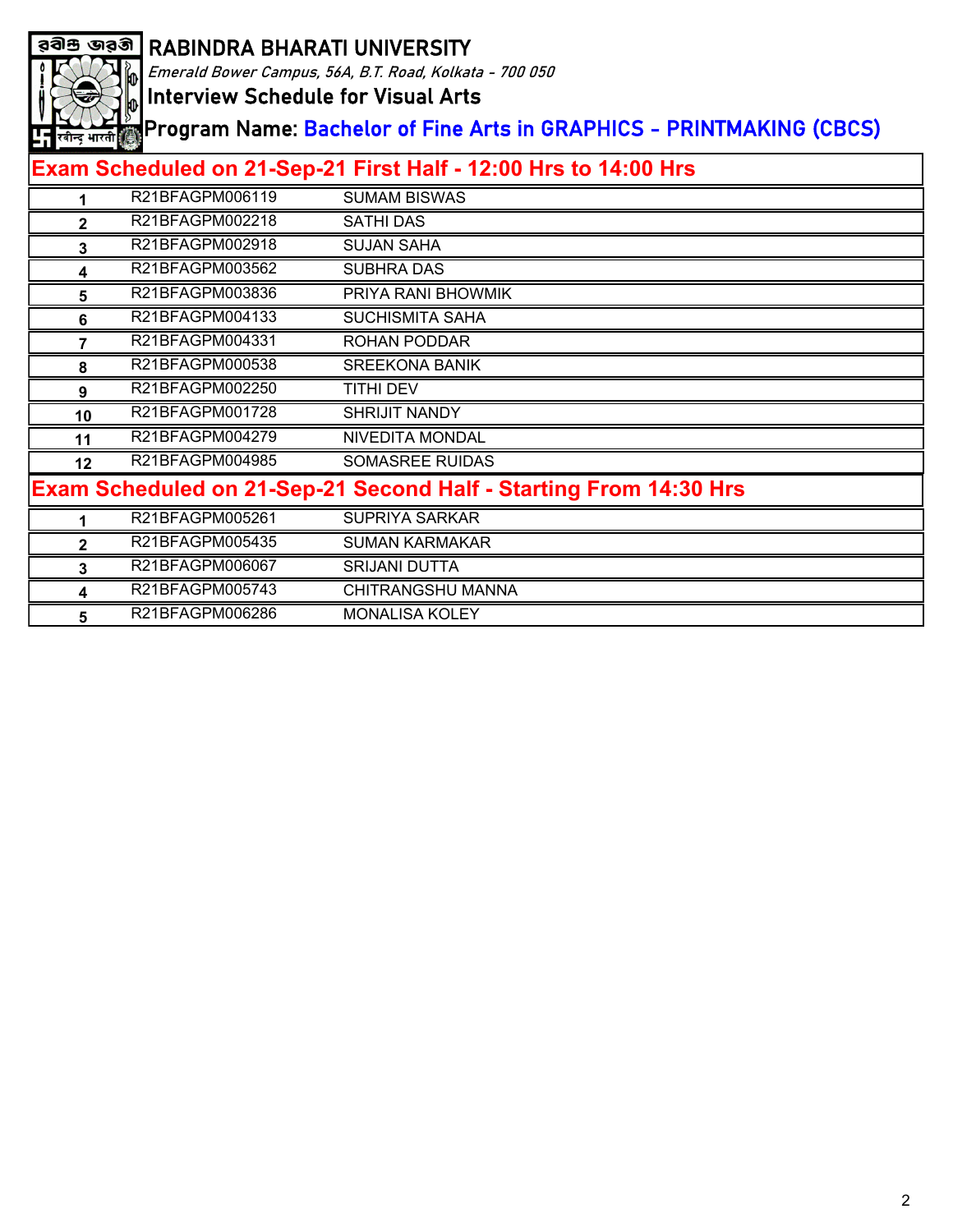

Emerald Bower Campus, 56A, B.T. Road, Kolkata - 700 050

Interview Schedule for Visual Arts

Program Name: Bachelor of Fine Arts in HISTORY OF ART (CBCS)

|    | R21BFAHIA000393 | <b>MEGHA SAHA BHOWMICK</b> |
|----|-----------------|----------------------------|
|    | R21BFAHIA005818 | <b>SHIVAM GANGULY</b>      |
|    | R21BFAHIA001838 | ANKITA SARKAR              |
|    | R21BFAHIA003925 | <b>DEBASMITA BANICK</b>    |
|    | R21BFAHIA004321 | SARMISTHA DAS              |
|    | R21BFAHIA006421 | DEBDEEP PAUL               |
|    | R21BFAHIA001903 | KOYAL SAHA                 |
|    | R21BFAHIA000786 | SUBHADIP GHOSH             |
|    | R21BFAHIA006118 | <b>SUMAM BISWAS</b>        |
| 10 | R21BFAHIA004435 | ARGHATARU BHATTACHARYA     |
| 11 | R21BFAHIA005514 | <b>SUMAN KARMAKAR</b>      |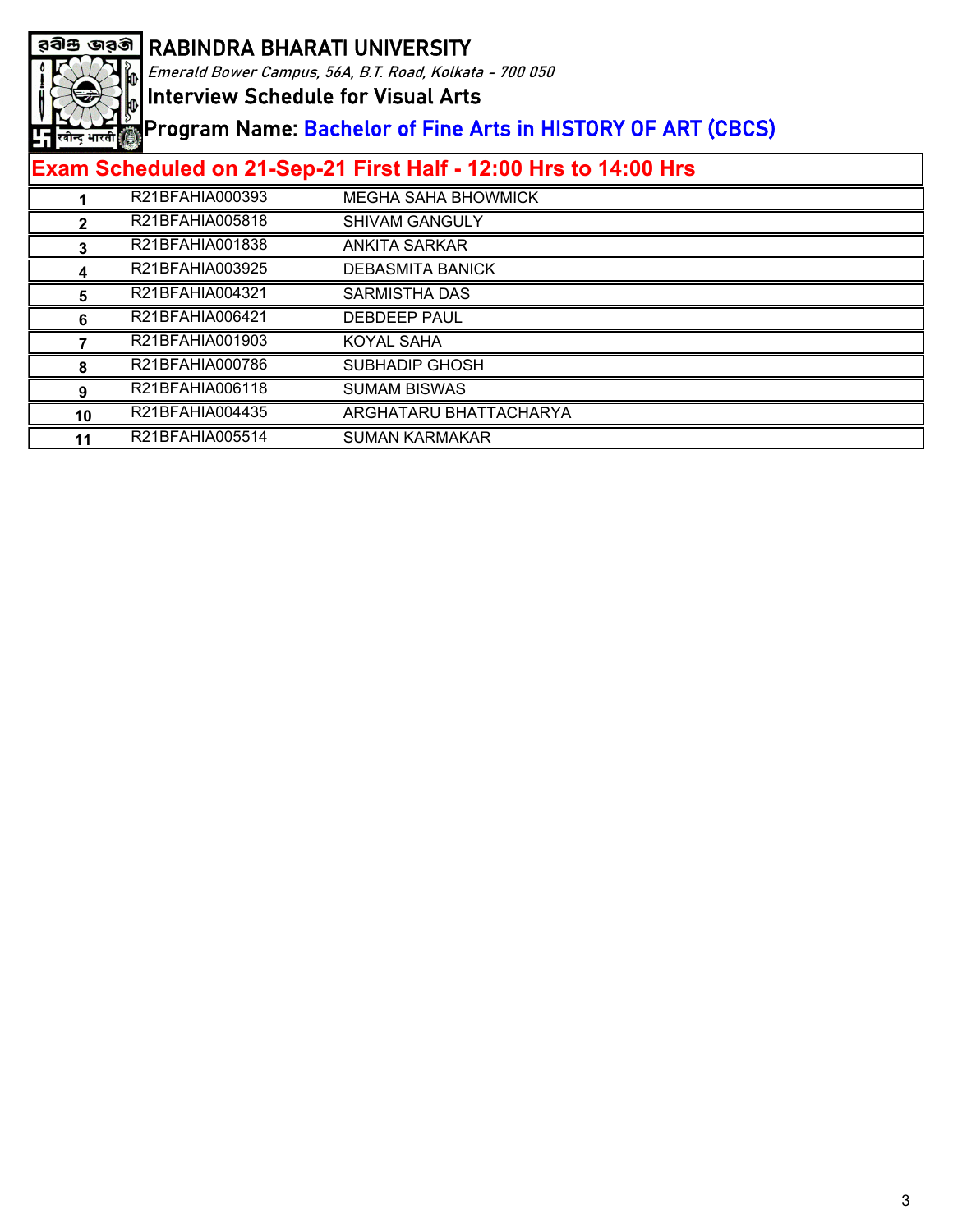|                                                         | <u>a়ৰীশু জৱৰী  </u> RABINDRA BHARATI UNIVERSITY |                                                                          |
|---------------------------------------------------------|--------------------------------------------------|--------------------------------------------------------------------------|
| Emerald Bower Campus, 56A, B.T. Road, Kolkata - 700 050 |                                                  |                                                                          |
|                                                         |                                                  | <b>Interview Schedule for Visual Arts</b>                                |
|                                                         |                                                  | Program Name: <mark>Bachelor of Fine Arts in PAINTING (CBCS)</mark>      |
| <mark>- न</mark> रबीन्द्र भारती ∰े                      |                                                  |                                                                          |
|                                                         |                                                  | Exam Scheduled on 21-Sep-21 First Half - 12:00 Hrs to 14:00 Hrs          |
| 1                                                       | R21BFAPNT000028                                  | <b>AYAN MAITY</b>                                                        |
| $\overline{2}$                                          | R21BFAPNT000152                                  | <b>VICKY KUMAR GUPTA</b>                                                 |
| 3                                                       | R21BFAPNT000183                                  | <b>SUMANA SARDAR</b>                                                     |
| 4                                                       | R21BFAPNT000307                                  | <b>DIP GOSWAMI</b>                                                       |
| 5                                                       | R21BFAPNT000142                                  | <b>ANANYA ROY</b>                                                        |
| 6                                                       | R21BFAPNT001535                                  | <b>BIKRAM PAUL</b>                                                       |
| 7                                                       | R21BFAPNT001104                                  | <b>SHREYASI BISWAS</b>                                                   |
| 8                                                       | R21BFAPNT000124                                  | RUPAM BHATTACHARYA                                                       |
| 9                                                       | R21BFAPNT001347                                  | <b>VIBEK NANDAN NATH</b>                                                 |
| 10                                                      | R21BFAPNT003163                                  | <b>BIKASH HALDER</b>                                                     |
| 11                                                      | R21BFAPNT001555                                  | <b>ANANYA HALDER</b>                                                     |
| 12                                                      | R21BFAPNT002019                                  | <b>ANUP SENAPATI</b>                                                     |
|                                                         |                                                  | Exam Scheduled on 22-Sep-21 First Half - 12:00 to 14:30 Hrs              |
| 1                                                       | R21BFAPNT000952                                  | <b>SUMANTA HAZRA</b>                                                     |
| $\mathbf{2}$                                            | R21BFAPNT002944                                  | <b>ANURIT GHOSH</b>                                                      |
| 3                                                       | R21BFAPNT001186                                  | <b>DEBARGHYA DAS</b>                                                     |
| 4                                                       | R21BFAPNT005124                                  | <b>SUMIT BISWAS</b>                                                      |
| 5                                                       | R21BFAPNT001289                                  | <b>DIYA SARKAR</b>                                                       |
| 6                                                       | R21BFAPNT001867                                  | <b>SOUMYALI BASU MALLICK</b>                                             |
| 7                                                       | R21BFAPNT004711                                  | <b>SUNIT SARKAR</b>                                                      |
| 8                                                       | R21BFAPNT004828                                  | <b>JAYANTA GORAI</b>                                                     |
| 9                                                       | R21BFAPNT006199                                  | PARITOSH MURMU                                                           |
| 10                                                      | R21BFAPNT004984                                  | SOURAV PAUL CHOWDHURY                                                    |
| 11                                                      | R21BFAPNT005676                                  | <b>SATYAJIT ROY</b>                                                      |
| 12                                                      | R21BFAPNT006362                                  | <b>SANGITA DAS</b>                                                       |
|                                                         |                                                  | <b>Exam Scheduled on 21-Sep-21 Second Half - Starting From 14:30 Hrs</b> |
|                                                         | R21BFAPNT002853                                  | <b>ASHISH KUMAR</b>                                                      |
| $\mathbf{2}$                                            | R21BFAPNT002514                                  | APURBA NASKAR                                                            |
| $\mathbf{3}$                                            | R21BFAPNT002659                                  | RAJYASHI SAMANTA                                                         |
| 4                                                       | R21BFAPNT002815                                  | <b>DEBADRI PAUL</b>                                                      |
| 5                                                       | R21BFAPNT002489                                  | <b>RIMA BOSE</b>                                                         |
| 6                                                       | R21BFAPNT003453                                  | SUPRIYO DAS                                                              |
| $\overline{7}$                                          | R21BFAPNT002707                                  | <b>SANJANA GUPTA</b>                                                     |
| 8                                                       | R21BFAPNT003111                                  | <b>RANA PRAMANIK</b>                                                     |
| 9                                                       | R21BFAPNT004846                                  | <b>SUBHRO DAS</b>                                                        |
| 10                                                      | R21BFAPNT003081                                  | <b>SUPRATIK SARKAR</b>                                                   |
| 11                                                      | R21BFAPNT003144                                  | <b>DEBASMITA BANICK</b>                                                  |
| 12                                                      | R21BFAPNT003452                                  | <b>ISHIKA ROY</b>                                                        |
| 13                                                      | R21BFAPNT005439                                  | <b>SANDIP SEN</b>                                                        |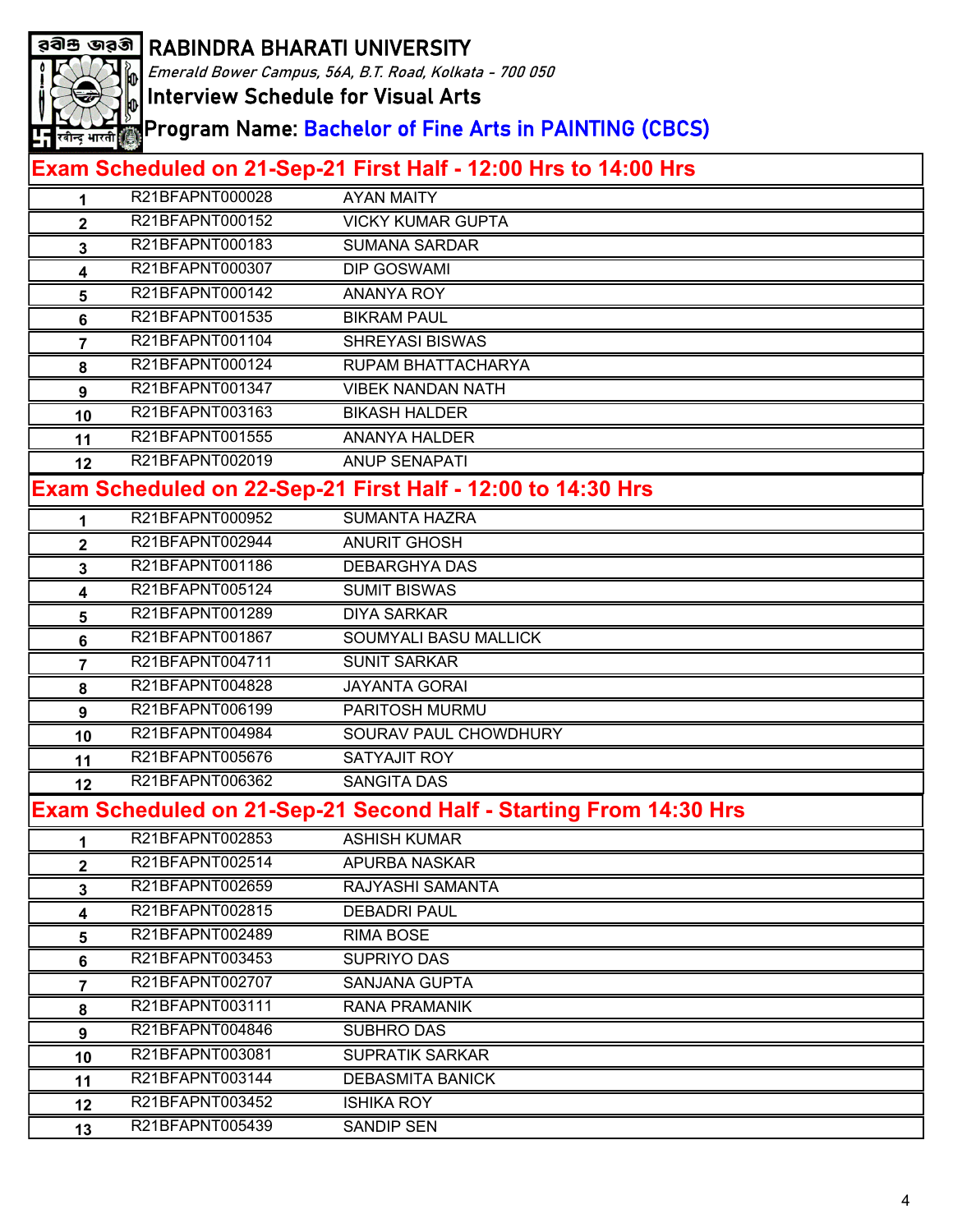| 14 | R21BFAPNT003543 | NISHA MONDAL              |
|----|-----------------|---------------------------|
| 15 | R21BFAPNT004549 | PARIJAT DINDA             |
| 16 | R21BFAPNT004162 | <b>SAHALI SHEE</b>        |
| 17 | R21BFAPNT004220 | <b>SUBHAM BANERJEE</b>    |
| 18 | R21BFAPNT001048 | <b>MANON GANGOPADHYAY</b> |
| 19 | R21BFAPNT002528 | <b>BAISHAKHI DAS</b>      |
| 20 | R21BFAPNT000918 | ROUNAK CHOWDHURY          |
| 21 | R21BFAPNT000445 | <b>TUHINA GOSWAMI</b>     |
| 22 | R21BFAPNT005433 | <b>SUMAN KARMAKAR</b>     |
| 23 | R21BFAPNT000527 | <b>ARPITA AICH</b>        |
| 24 | R21BFAPNT001277 | <b>ROZINA KHATUN</b>      |
| 25 | R21BFAPNT000817 | <b>ISHA CHOWDHURY</b>     |
| 26 | R21BFAPNT000842 | <b>MUKESH SINGHA</b>      |
| 27 | R21BFAPNT000883 | VAISHNAVI KUMARI          |